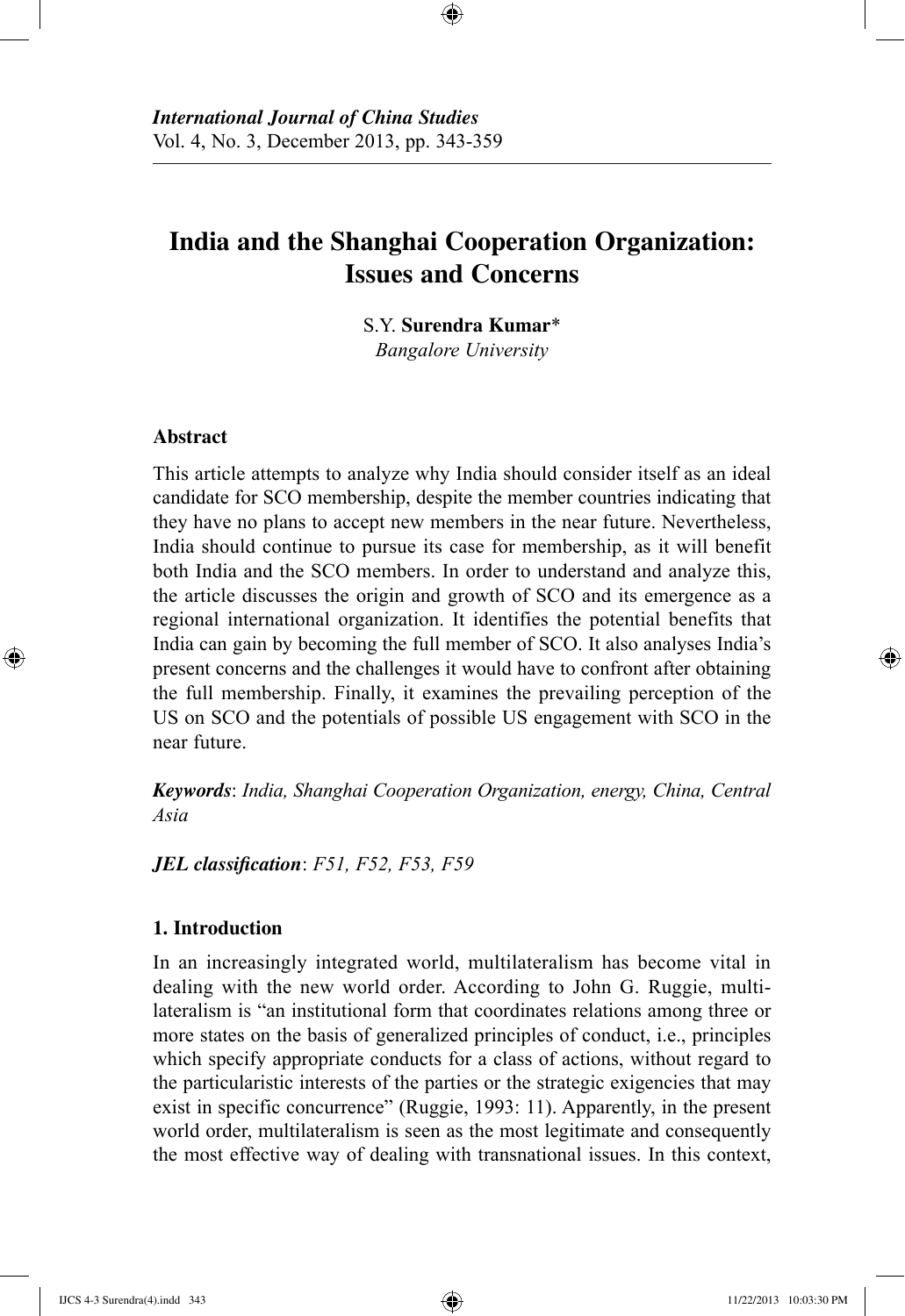one of the notable trends in promoting multilateralism has been the emergence of various strategic and regional organizations, such as European Union (EU), Association of South East Asian Nations (ASEAN), Asia Pacific Economic Cooperation (APEC), Organization of American States (OAS), South Asian Association for Regional Cooperation (SAARC), Shanghai Cooperation Organization (SCO), African Union (AU) and so on. The main reason for the emergence of regional organization is that countries have begun to realize that regional organizations are the way of transforming a complex regional security into a security community with an intention to mitigate the security problems through the creation of collective institutions based on common values and objectives (Dutta, 2011: 494). Furthermore, the regional organizations are a way to achieve their strategic interests in the region and also work towards addressing the global commons. In this regard, SCO is no different.

⊕

#### **2. The SCO: The Origin and Growth**

The SCO was established in 2001, consisting of six members – China, Russia, Kazakhstan, Kyrgyzstan, Tajikistan and Uzbekistan. Gradually over the years membership of SCO has expanded. Presently it consists of five observer members – India, Pakistan, Iran, Mongolia and Afghanistan and the dialogue partners include Belarus, Sri Lanka and Turkey. The driving philosophy for establishing SCO was "Shanghai Spirit" – which emphasizes on harmony, working via consensus, respect for other cultures, non-interference in the internal affairs of other countries and non-alignment.

SCO, like other organizations continues to insist that it is not directed against any particular external threat or power (anti-western or US), but focuses on the maintenance of internal security and economic integration within and outside the region. However, many western analysts and policy makers regard SCO as anti-US, anti-western bloc, or as a Russian and Chinese anti-Western vehicle to counterbalance US interest and strategies in Asia-Pacific region (Aris, 2009; Thomas, 2008: 1321-1344). This argument was strengthened when SCO during the Astana Summit (2005), called for US to vacate its bases in Central Asia and rejected the US-sponsored Color revolutions in the region. In addition, western countries to a certain extent are concerned about the SCO's increasing engagement with Iran, Pakistan and India (Rothacher, 2008: 68; Maksutov, 2006). Thus, the US and some of the EU members continue to view SCO as an anti-western, undemocratic forum that threatens their interest in the region. Despite this, SCO has emerged as a significant organization in the international arena, which cannot be ignored by the international community.

The main guiding factor for establishing SCO was to address security concerns of newly independent countries that were created with the collapse

⊕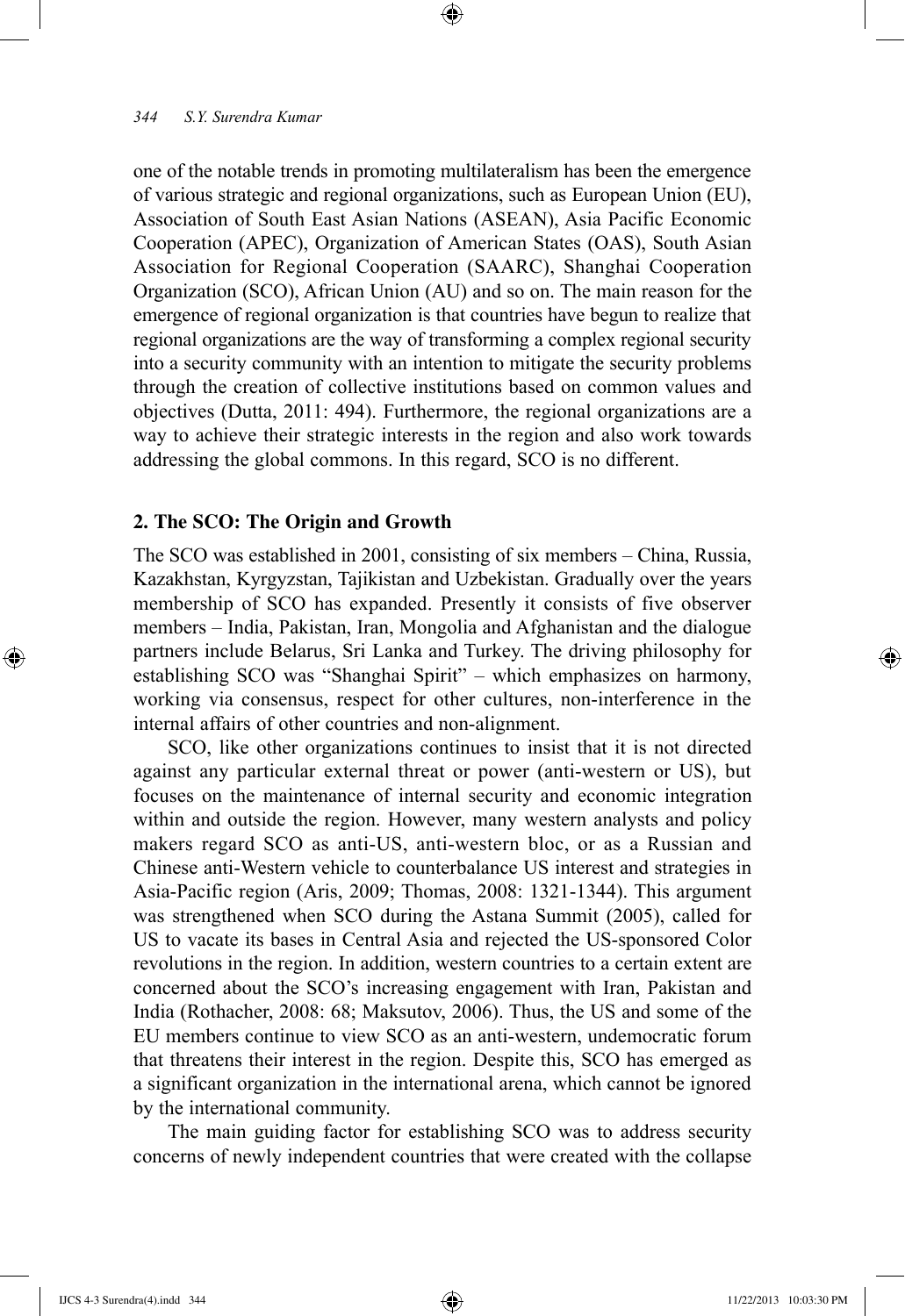of the Soviet Union. Hence, they realized that it cannot be done unilaterally, rather a multilateral approach was needed and SCO would facilitate close cooperation with the Central Asian Region (CAR), in preventing the rise of terrorist organizations/religious extremism within the country and also preventing them from providing support to separatist groups operating in other countries (Yuan, 2010: 861). Thus the SCO's common focus was to work cooperatively against the "three evils" – terrorism, separatism, and extremism, and also includes the fight against drug trafficking and against terrorists, like Al-Qa'ida and Taliban-affiliated groups (Boland, 2011: 8).

⊕

Apart from this, the members believed that the enhanced engagement could improve trade and development across the national and regional boundaries. Subsequently, the members like China and Russia wanted to legitimize their own forms of domestic politics while providing a balance to US hegemony and also enhance engagement with East Asia, Central Asia and South Asia. Interestingly, it is argued that countries like China took the initiative in forming this organization to exhibit its leadership role in a region for China's future socio-economic development – including energy security and internal social stability (Norling and Swanstrom, 2007: 430). Overall, the founding members wanted to evolve a regional arrangement that would contribute towards bringing peace, stability, and prosperity in the region, which in a way would safeguard their national interest.

The foundation for establishing SCO was laid by the group known as "Shanghai Five", which was set up in April 1996, consisting of China, Russia, Kazakhstan, Kyrgyzstan and Tajikistan. Initially, it was an informal forum to decide on the demilitarization and demarcation issues among Russia, Kazakhstan, Kyrgyzstan and Tajikistan. It was also meant for initiating confidence-building measures (CBMs) to solve the disputes in border areas. In the process, the group signed a "Treaty on Deepening Military Trust in Border Regions", and this was successful to a certain extent, as the borders were demilitarized along their 3,000 kilometre length on both sides and the disputed areas were generously corrected, which many regard, that it was done mostly in favour of China (Anna and Antonio, 2008). Apart from this, Kyrgyzstan ceded an entire mountain range, and Russia ceded marshland and islands on the Ussuri River (Rothacher, 2008: 69).

After the successful resolution of border areas, in 1998, the Almaty Declaration extended cooperation into other key areas such as: combating ethnic separatism, religious fundamentalism, international terrorism, armssmuggling, narcotics and other cross-border criminal activities (Norling and Swanstrom, 2007: 431). Subsequently, the Chinese President Jiang Zemin in 2000, suggested setting up an *ad hoc* nature of multilateral cooperation. As a result, when the Summit of Shanghai Five returned to Shanghai (June 2001), the member states decided to institutionalize their cooperation

IJCS 4-3 Surendra(4).indd 345 11/22/2013 10:03:30 PM

⊕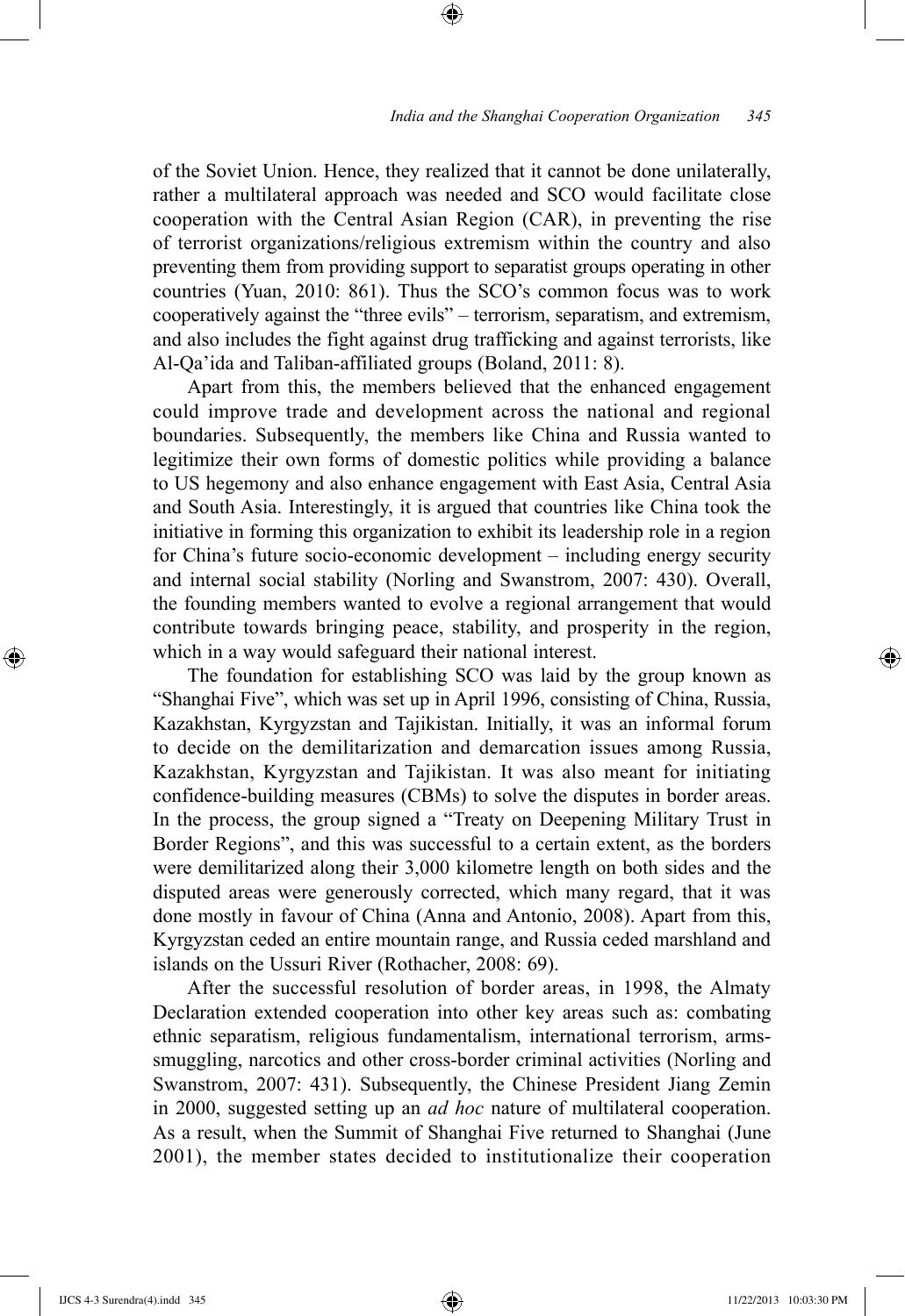through establishing SCO and included Uzbekistan as the sixth member. In the process, it developed an institutional structure, which at present includes seven bodies and contains an internal mechanism which organize regular meetings for member states and this mechanism constitutes an integral part of discussion and policy-making within the SCO.

⊕

In 2003, the SCO to boost trade and development adopted the Multilateral Trade and Development Program, which was subsequently specified in more detail at the Tashkent Summit (2004) where 127 projects were included in the regional action plan, of which most of the projects focused on energy cooperation. At the same time, the new structure was given a permanent secretariat, which was set up in Shanghai. The SCO Business Council was founded in June 2006, having a Secretariat based in Moscow, consisting of a Chairman, Deputy Chairman, and Board consisting of member state representatives. Furthermore, in 2005, the SCO Interbank Association (IBA), also referred to as the Interbank Consortium was established. This Bank is now working towards strengthening cooperation with other major banks of the SCO members to help implement investment projects that are bilateral or multilateral in nature (Hansen, 2008: 220).

The Astana Summit (2005) was significant from the security perspective, as it laid greater emphasis on security and went on to institutionalize the Regional Anti-Terrorism Structure (RATS), responsible for safeguarding the security in Central Asia and mandated the close coordination of military, police and Special Forces of member states. The RATS emphasizes on harmonizing norms and practices for intelligence sharing and providing a strong political and diplomatic support of the practices and policies of its member states in tackling these challenges (Aris, 2012: 453). However, RATS prime focus is to fight against Uighur groups for China, Chechen groups for Russia and Hizb ut-Tahrir and the Islamic Movement of Turkistan for Uzbekistan, Tajikistan and Kyrgyzstan. In the process, RATS have claimed to have arrested/liquidated 15 heads of various terrorist groups.

In addition, from time to time, SCO held several large-scale military exercises, all aimed at responding to emergency security situations like the Peace Mission  $2007<sup>1</sup>$ , 2009 and 2010 and were based on responding to armed insurrections and terrorist attacks. The Peace Mission 2010, was hosted by Kazakhstan, and is regarded as more successful, than the previous mission, as it represented several advancements for the SCO's conduct of security exercises and included for the first time the Chinese bombers and nighttime manoeuvres (Boland, 2011: 12). In addition, the SCO began to focus on soft power efforts like providing election observers to monitor elections in participant states and also provide relief assistance during the Sichuan province earthquake (2008) and floods in Pakistan (2010). Overall, this

⊕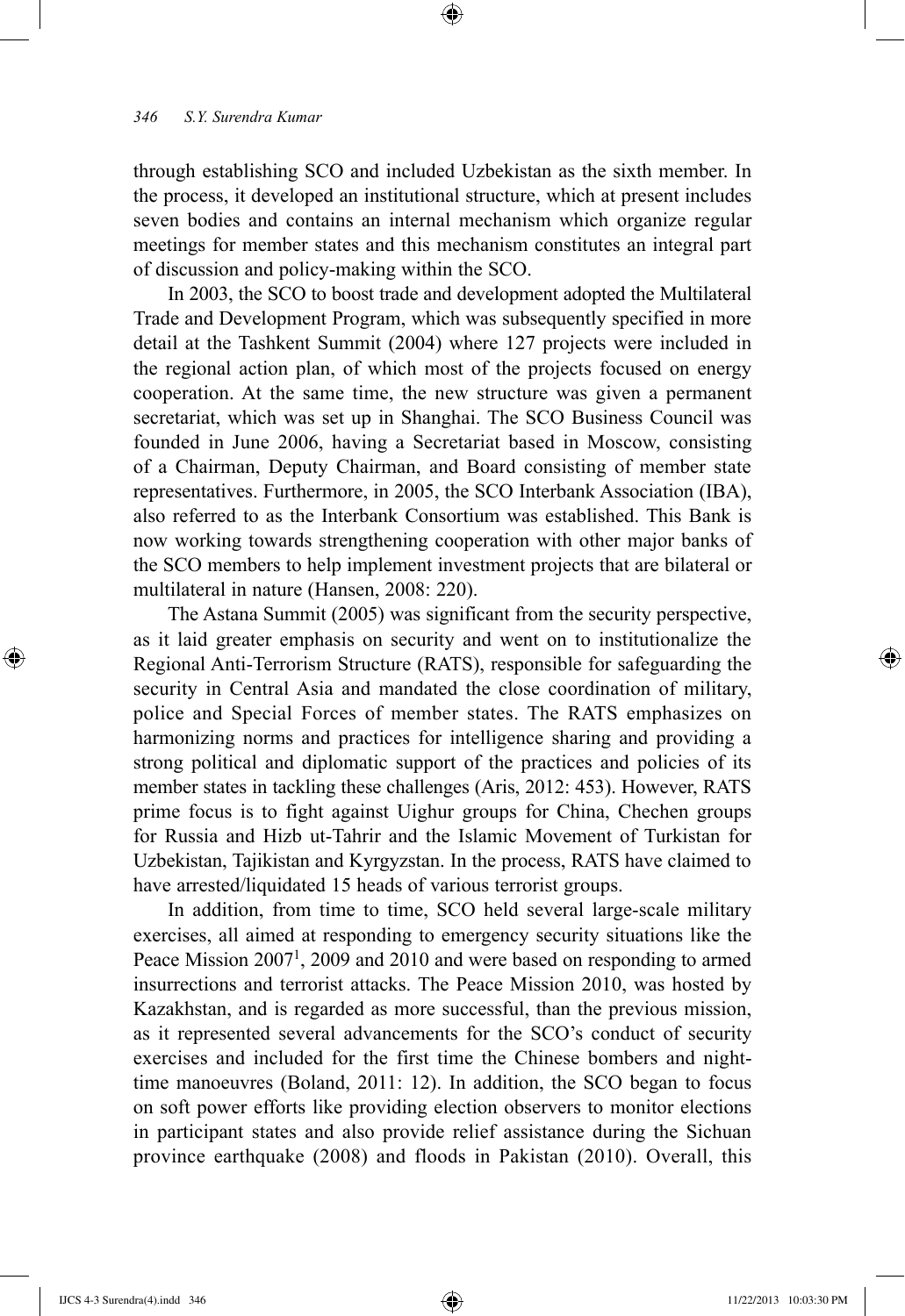organization over the decade has emerged as a powerful multilateral body in the Eurasian region and attracted international attention.

⊕

## **3. From Regional Organization to Regional International Organization**

Although this organization began as a regional organization, over the decade it has gained international recognition and has emerged as a regional international organization with a new geopolitical profile in Eurasia and beyond for a variety of reasons, such as: (a) It has expanded its engagement with increasing inclusion of Observer members and dialogue partners, indicating engagement well beyond Central Asia into the South and West Asian region. (b) It has enhanced its cooperation with other regional and international organizations by signing a Memorandum of Understanding (MOU) with ASEAN and Commonwealth of Independent States (CIS) in 2005; the Organisation of Islamic Cooperation (OIS), which participates as a guest at successive SCO Summit; the Eurasian Economic Community (EEC) in 2006, with the Russia-dominated Collective Security Treaty Organization (CSTO) in 2007. The SCO also acquired observer status in the UN General Assembly (2004), and is in contact with UN Economic and Social Commission for Asia and Pacific (ESCAP) and United Nations Development Programme (UNDP). In 2010, it signed a Joint Declaration on Cooperation between the UN and SCO Secretariats (Roy, 2012: 646). Furthermore, in June 2011, it signed a MOU with the UN office on Drugs and Crime aimed at tackling the rising regional drug trade (Contessi, 2011; Arunova, 2011). (c) Although initially the SCO was regarded as anti-US or anti-western, over the years, both the US and EU have enhanced their engagement to stabilizes the Central Asian region. As a result, the SCO continues to develop links with the EU and the Organization for Security and Co-operation in Europe (OSCE). For instance, it attends EU and OSCE regular meetings, particularly on Central Asian security issues (Boland, 2011: 10). (d) From the beginning, Afghanistan has always drawn special attention at the successive SCO summit meetings, as it has vast implications for CARs. In the pre-9/11 period, SCO was only concerned about bringing about stability in Afghanistan through UN, rather than external forces like US and EU, and even supported 6 plus 2 (China, Tajikistan, Uzbekistan, Turkmenistan, Iran and Pakistan and two other Russia and US) model in settling the Afghan issue (Roy, 2012: 547). This position changed in post-9/11, as most of the CARs states began to support the US-led War on Terror and allowed the US-led forces to setup military base and provided logistical support in fighting terrorism in Afghanistan. Moreover, at the SCO summit (June 2004), it was decided to established SCO-Afghanistan contact group (SCO-ACG), and in 2007 the Russian President Valdimir Putin went one

⊕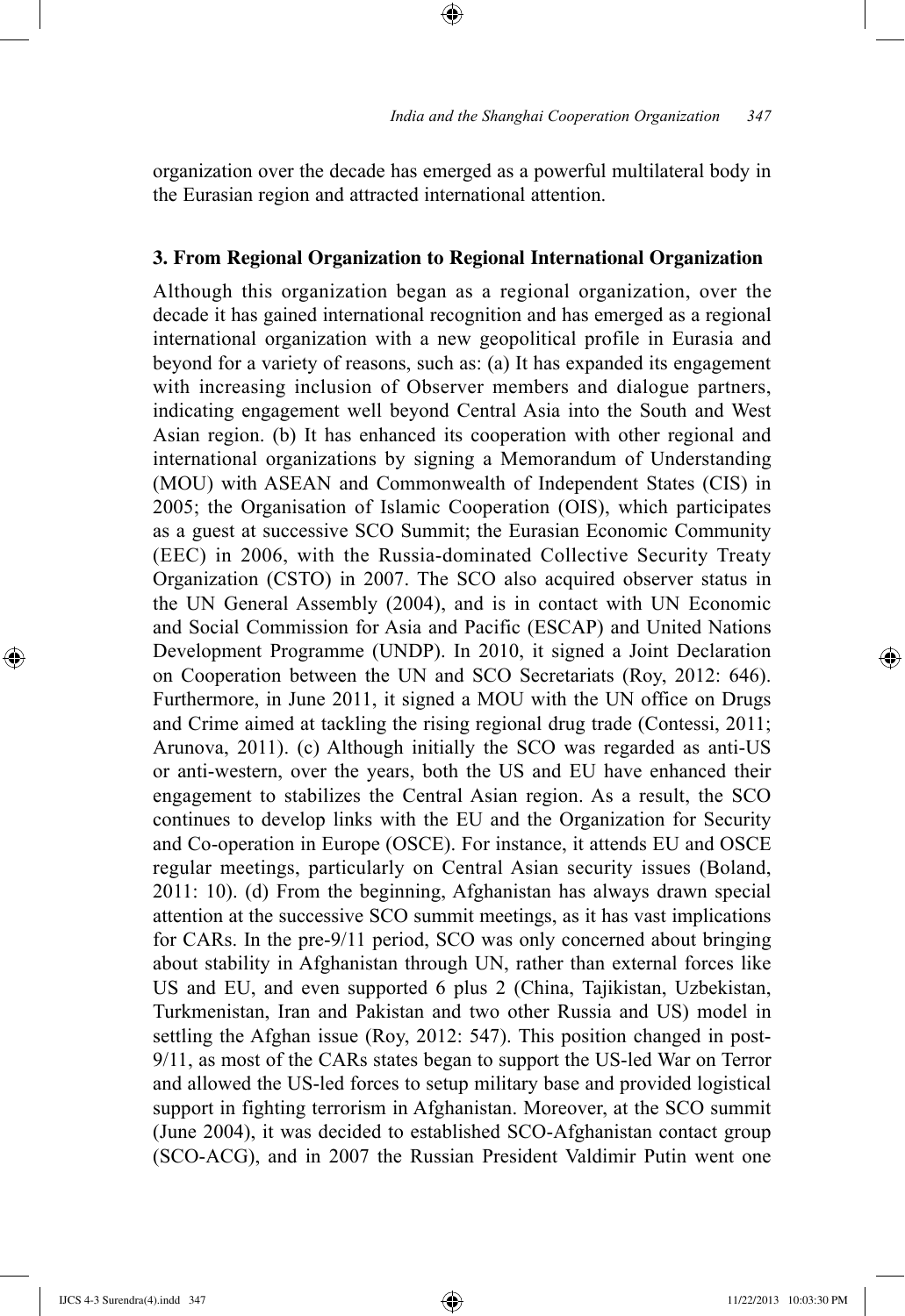step further and emphasized that there would be a special SCO summit to plan a reconstruction strategy for Afghanistan and in March 2009 at the Moscow conference it would deliberate on Afghanistan crisis. Thus, by giving adequate importance to the Afghan issue, it has been able to gain international recognition and the major powers have realized that the SCO has a vital role to play in bringing stability in Afghanistan. (e) Finally, it has gained international recognition with the presence of major powers like Russia, China and India, which bring closer cultural, economic and security cooperation in the region. Hence, the SCO has moved from a truly regional organization to an international organization, which India cannot ignore and rightly it has expressed its intention of becoming a full member.

⊕

#### **4. India's Membership**

Initially, India neglected CAR's. However in the recent decades, India is strengthening its relations with CAR countries through its "Connect Central Asia Policy". As a result, India is engaging with the region at a diplomatic level, with frequent high level and official delegations visits to CAR countries. The military cooperation has expanded gradually, as India continues to hold joint military exercise with Tajikistan (since 2003) and in November 2010, Indian Army Chief General V.K. Singh visited Tajikistan and talked about further enhancing the security and military contacts between the two countries (Panda, 2013a: 112). Subsequently, India's Defence technology and trade cooperation with Tajikistan, Uzbekistan and Kazakhstan is increasing. At the same time, India has initiated policies to engage with several CAR countries in areas such as capacity building, human resource development, information technology, pharmaceuticals, health care, small and medium enterprises and entrepreneurship development. Over the years, India may be likely to become a major investor in key sectors of several Central Asian countries (Luzyanin, 2007). However, it is yet to make any great progress like China in the region to meet its economic and energy security, but this can be achieved with greater cooperation with CARs through SCO.

In June 2011, the SCO formally approved a Memorandum of Obligation which enabled non-member countries to apply for SCO membership (Luzyanin, 2007: 645). In this context, India readily expressed its willingness to become a full fledged member. This was emphasized by the Former External Affairs Minister S.M. Krishna, that "India's entry into SCO will not only add value but also enhance the stature of the organization and India will lend more weight to the Shanghai regional group when it joins as a full member" (Radyuhin, 2012: 12). Thus, India has realized that it has lots to gain by its association with SCO and some of the key benefits include:

⊕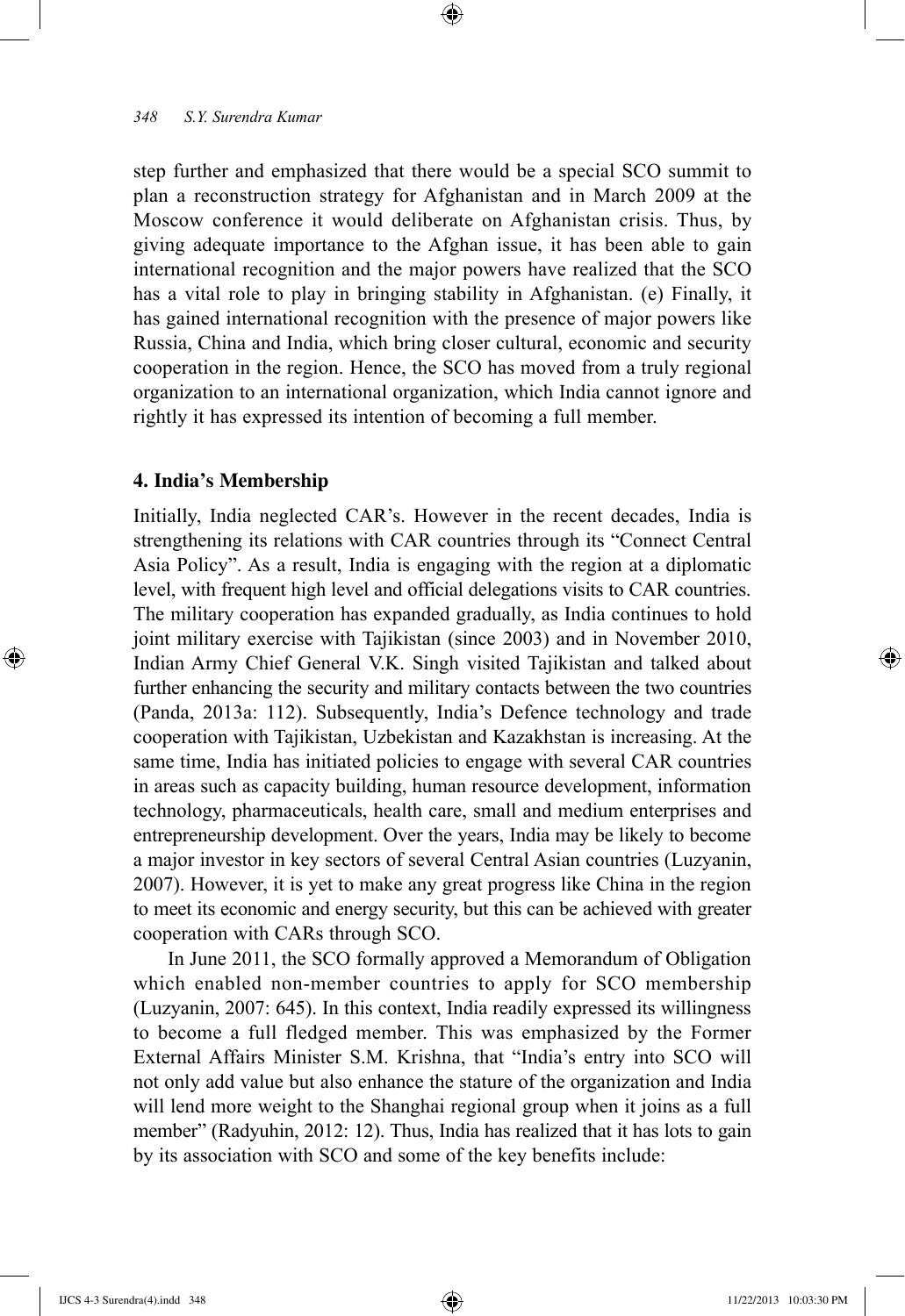## *Gateway to Eurasian Market*

India's strategic interest in CARs is mainly driven by economic and energy factors. As a result, it is in the interest of India to engage with the SCO to expand its trade and meet its energy requirements. In this regard, India is working towards the TAPI Turkmenistan-Afghanistan-Pakistan-India gas pipeline and from time to time signed various energy agreements with Central Asian countries like Kazakhstan, the India's state-owned Oil and Natural Gas Corporation (ONGC) Videsh Limited and KazMunaiGaz have signed agreement for the Satpayev oil block, a MoU exists between India's state-owned NPCIL (Nuclear Power Corporation of India Limited) and Kazatomprom for the supply of uranium to India and Kazakhstan and India have signed five agreements in the field of civil nuclear energy, space research and hydrocarbons.

⊕

Despite this progress, India needs to strengthen its energy cooperation with CAR countries for various reasons such as: (a) India depends upon 70 per cent of its foreign oil and it is estimated to rise to 85 per cent by 2020. Subsequently, India is the world's fourth largest energy consumer after US, China and Japan and it is predicted that by 2025, it will overtake Japan as the world's third largest net importer of oil (Kaplan, 2011: 8). As a result, many Indian security analysts believe that energy security will be India's prime strategic interest for the next 25 years. Hence, to meet its energy demand, CAR is the key energy region, as it is estimated that Turkmenistan, Uzbekistan and Kazakhstan have almost 300 trillion cubic feet of gas and 90 to 200 billion barrels of oil and Tajikistan and Kyrgyzstan have immense hydroelectric energy resources (Panda, 2013a: 111). Furthermore, India stands to gain from Russia and Kazakhstan, which are two of the major global energy producers outside OPEC and members of SCO. (b) India's efforts for making the Iran-Pakistan-India gas pipeline a reality is getting delayed due to price negotiation between the three countries, US pressure on India not to engage with Iran, Indian companies indecisiveness and also to a certain extent the China factor. (c) Presently, India heavily depends upon the Middle East and Indonesia for its energy requirements. Thus, it would be in India's interest to expand and secure energy resources from Central Asia via land routes because of the unstable political and security barriers that it faces with neighbouring countries like Pakistan and Afghanistan. Hence, India's aim of obtaining energy security could be served through the SCO forum which might not be possible in isolation.

In addition, India's economic ties with CARs remain the most unsatisfactory compared to its successful political and strategic engagement. In this regard, India can enhance cooperation in energy, building trade, infrastructure, transportations links, initiating and new corridors and the revival of old

⊕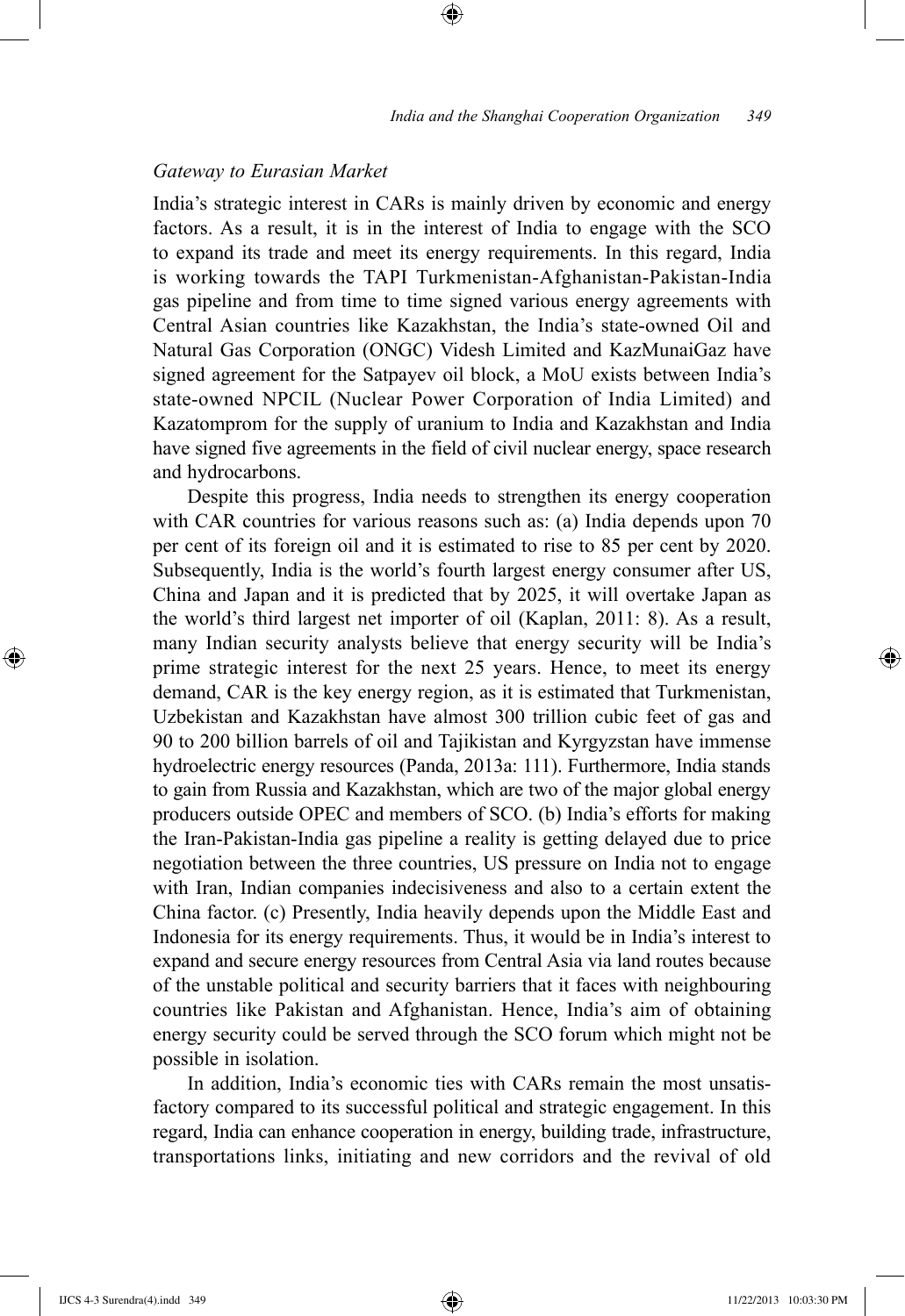routes through China can be facilitated by SCO mechanism, which will offer India new prospects of economic cooperation in the region (Roy, 2012: 648). Interestingly, India has the potential to share its experience in areas like banking, capital markets and micro-finance. Thus, India being a member of SCO, will get greater visibility and opportunity in the affairs of Eurasia region, which is strategically important for India's growth.

⊕

## *Long-term Stability in Afghanistan*

Similar to many countries, India also believes in bringing a long-term stability in Afghanistan, especially after the withdrawal of the US-led troops by July 2014. At the same time, India is one of the biggest international donors in Afghanistan, having already committed nearly \$2 billion, mostly non-military aid. Hence, India is concerned that once the Western troops exit Afghanistan, there will be a power vacuum in the country, which China will try its best to fill, both by itself and through the SCO mechanism. As a result, it is important for India not to give China a free run in post-2014 Afghanistan and this can be to a certain extent achieved by enhancing its engagement with SCO to secure its strategic interest.

Given that Afghanistan is also an observer member in SCO, India can achieve its interest in Afghanistan through SCO. This was emphasized by Sanjay Singh, Indian Secretary (East) in December 2012, that the situation in Afghanistan poses a major challenge and opportunity for the SCO, and India intends to address its interest by enhancing its cooperation with a structure of SCO like RATS, which has participated in drafting the action plan on the implementation of the UN Global Counter-Terrorism Strategy in Central Asia and has plans to strengthen counterterrorism cooperation with ASEAN.2 The RATS has been responsible for successful criminal interdictions, arrests, and advance warnings to other SCO states like during the Beijing Olympics in 2008, the 2010 World Expo, and the 2011 Asian Winter Games RATS assisted on security matters (Tolipov, 2006; Suleimenov, 2009). Thus, through the security mechanism of SCO, India can secure its interest in Afghanistan. In addition, both Russia and China have greater influence in the region, such that US acknowledges Russia role for stability in Afghanistan. Hence, India's objective of bringing about long-term stability in Afghanistan can be achieved through the enhanced cooperation with SCO as a full member.

## *Backing of SCO Members*

India's entry into any regional groupings/organization will realize its full potential, only when it is backed by a majority of its members. This applies to SCO also, where as per the approved rules adopted at the SCO Summit

⊕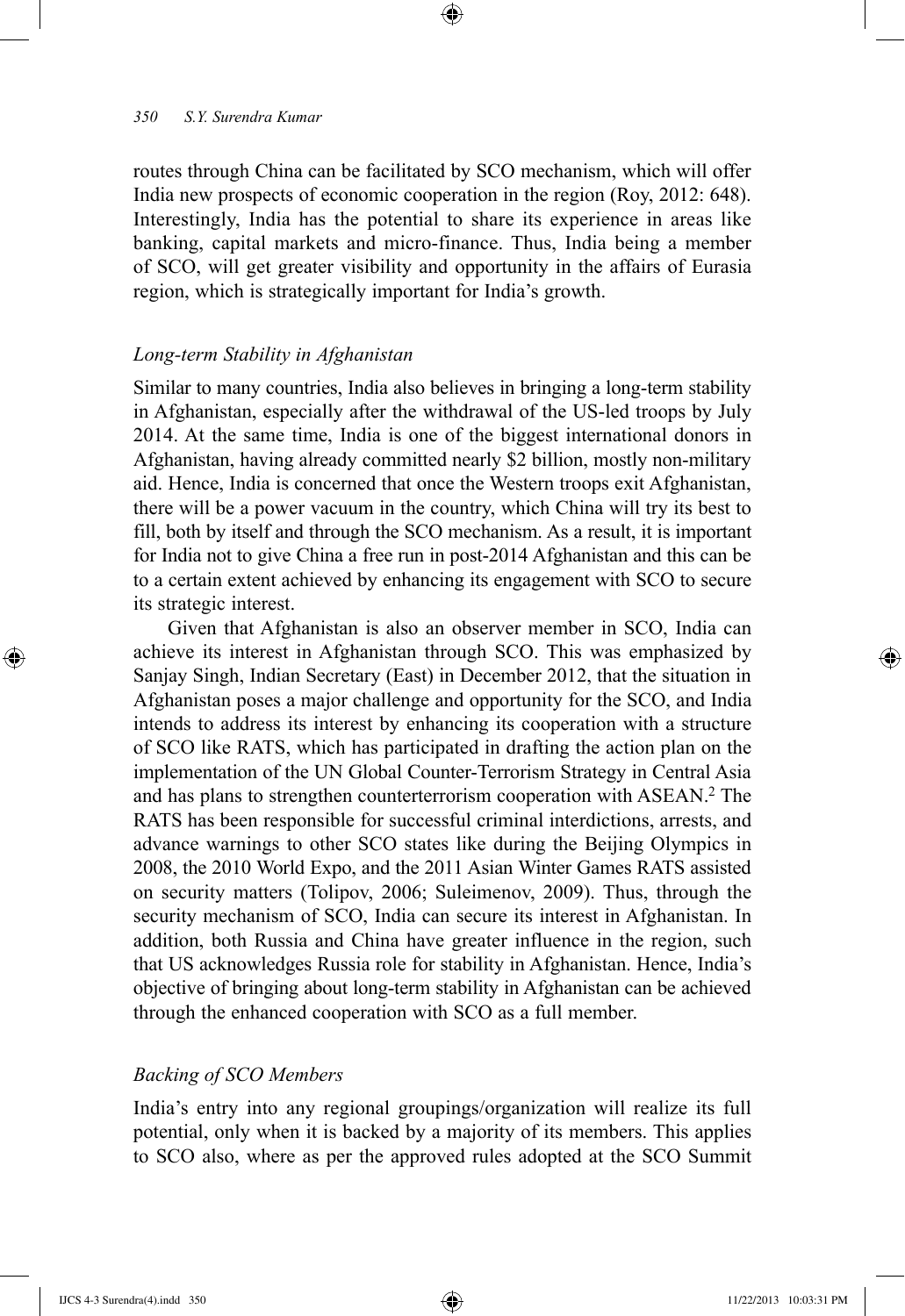in June 2010, India fulfills all the obligations and its membership is strongly backed by Russia and other CARs. For example, Russia's Foreign Minister Mr. Sergei Lavrov in April 2012, acknowledged India's pro-active participation as observer member in a range of SCO activities like the energy clubs, anti-terrorist structure, and other projects in transportation, new technologies, agriculture, science and education and also stated that "there is no bar to India's greater involvement in the SCO as a full fledged member" (*The Hindu*, 2011: 14). Since 2002, both Kazakhstan and Tajikistan continue to emphasize that the participation of India as a full member in the SCO would contribute to the growth of SCO (Baruah, 2002 and 2003).

⊕

The reason for a strong backing from Russia and a few of the CARs are: (a) India's long standing historical connection with the Eurasian region, which is strengthened by strong and growing bilateral relations with Russia and CARs countries. (b) India's emergence as a major power in Asia and as a potential balancer to China in organization also acts as a guiding factor for Russia and CARs countries to back India's candidature for membership. (c) For Russia, India is a strategic partner in the Asian Region and it could become its natural ally in the SCO, as well as one of the key links in forming a unified Eurasian energy market (Starchak, 2011: 126-135). (d) The SCO members realize that cooperation with observer states in areas of countering terrorism, solving growing environmental problems, ensuring food security, energy security and economic cooperation including banking can be realized to the potential only with the granting of full membership to the existing observer members. (e) Russia, Iran, Kazakhstan and Uzbekistan possess vast energy resources and hydrocarbon fuel, which, if jointly explored and rationally used, could tangibly improve the energy security of all the countries in the region. Furthermore, an expanded SCO will be of great benefit to South, South-West and Central Asia. Thus, the backing of key members provides greater scope for India's role in the SCO.

## *Non-intervention Principle*

India has always and will continue to oppose any unilateral intervention in internal affairs of any country, except by the UN. In this regard, unlike the North Atlantic Treaty Organization (NATO), the SCO promotes regional stability, but has a track record of not intervening, either through military or support operational capacity in any dispute or security crisis within the region. For example, in August 2008, Russia invaded Georgia, and went on to recognize the independence of breakaway regions South Ossetia and Abkhazia from Georgia. This act of Russia was criticized primarily by the western nations and they even argued for intervention by UN or NATO. However, SCO members together opposed any form of intervention in

⊕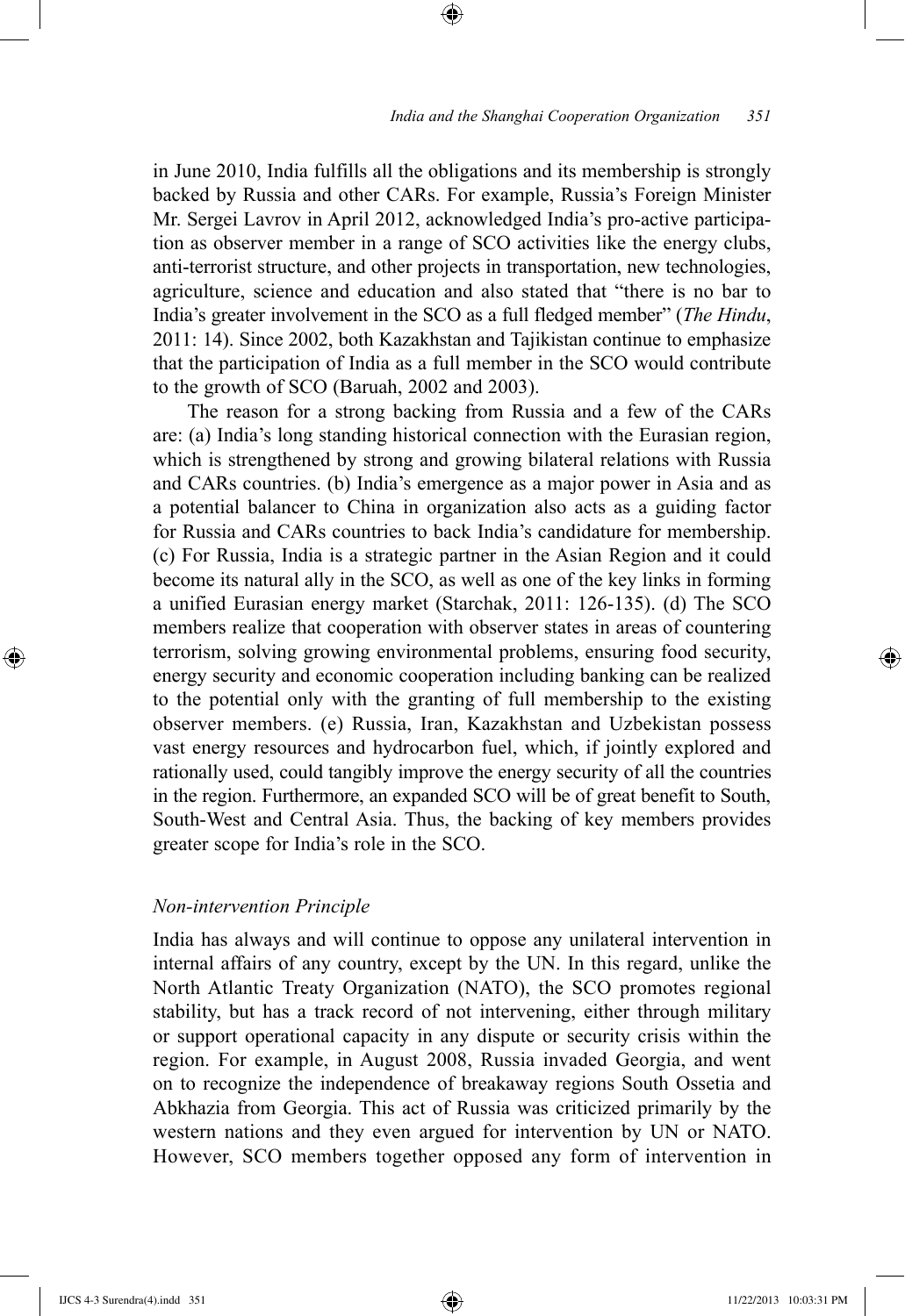Georgia and remained mute spectators to the Russian invasion. Even during the unrest in Kyrgyzstan (April 2010), which led to sporadic violence and change of regime, the SCO did not intervene, but rather issued a statement of concern about the events and "expressed condolences to victims, and urged peace, security, and political stability" (Swanstrom, 2008). Although both the incidents indicate SCO's ineffective response to a regional crisis, but SCO is mainly guided by non-intervention policy. This serves India's interest also, as it is based on the principle of non-intervention in the integral affairs of its member states.

⊕

## *Other Benefits*

⊕

It will provide India with a forum where it can constructively engage with both China and Pakistan in the regional context and project India's security interest in the turbulent region – South and West Asia. For example, the 9th SCO summit held in Yekaterinburg, Russia (June 2009) provided an opportunity for the President of Pakistan Asif Ali Zardari, and the Prime Minister of India Manmohan Singh, to discuss important issues between the two countries. Thus, this provided a chance to the leadership of both countries to use the sideline mechanism for bilateral discussions and give both countries an opportunity to use this forum to discuss security issues in a multilateral framework as well (Khan, 2013: 73). Furthermore, similar to India, the CARs countries are also victims of terrorism and hence the fight against terrorism is another important area of cooperation between India and SCO. Thus, through SCO India can work towards neutralizing the rising religious extremism and terrorism, which threatens India's security and development interest in the region. Furthermore, India's full membership will also bring India much closer to Russia and China, two of the four current members on the United Nations Security Council (UNSC) in addressing regional and global commons.

## **5. India's Concerns**

Although there are significant benefits for India by becoming full member of SCO, India has many concerns such as:

## *Reluctance over Expansion of Membership*

Although, India, Iran, Pakistan are keen on becoming full members of SCO. Presently there continues to be a difference of opinion among member states regarding whether the SCO should be enlarged and if so regarding the specific candidates for membership. For instance, China is reluctant and yet to endorse India's membership, at the 2012 SCO Summit, China argued that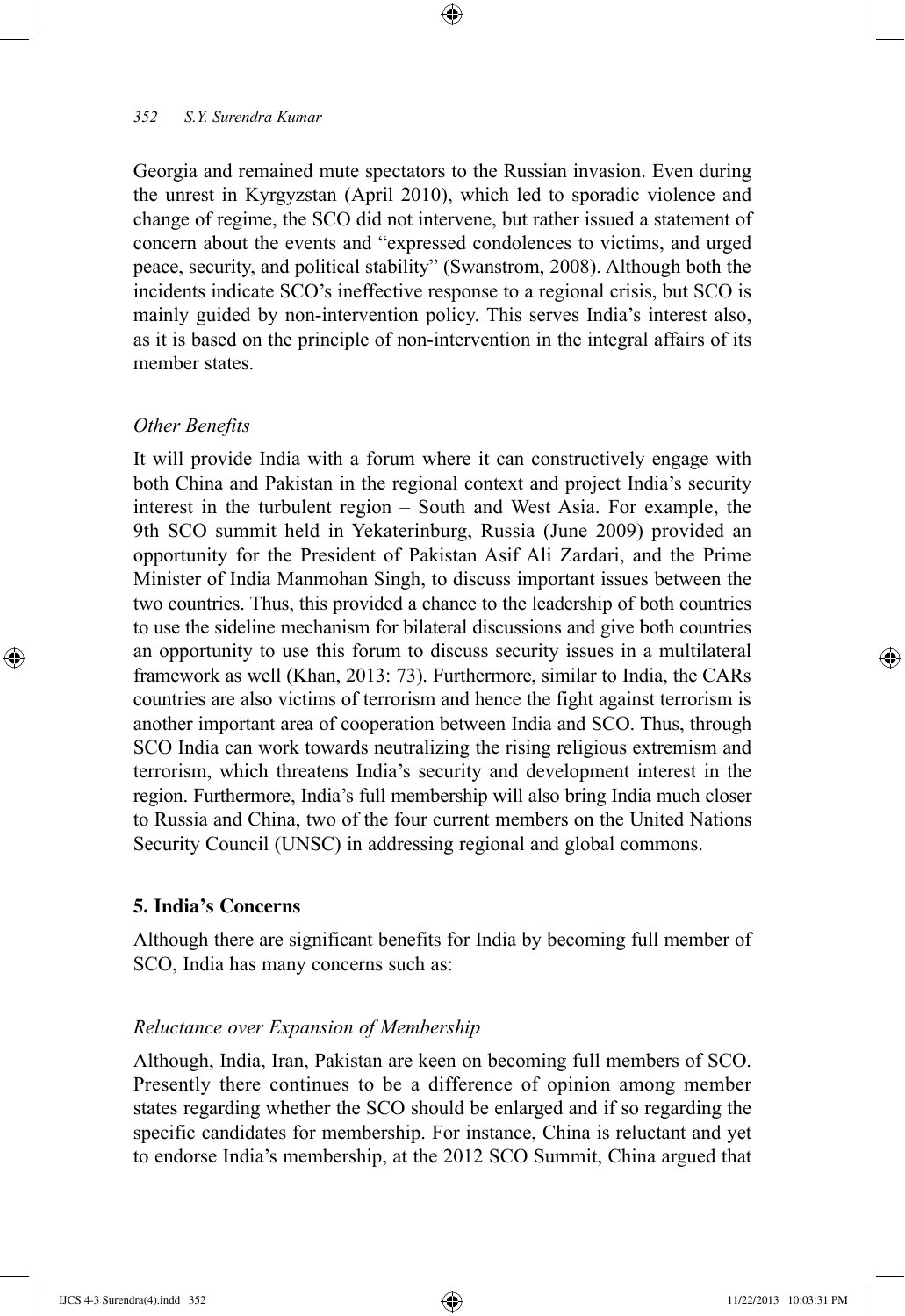the expansion of SCO is inevitable, but wants a "slow and cautious approach for the inclusion of new members, which is a step-by-step involvement of countries beginning with observer status and then dialogue partners and finally as full members" (Roy, 2012: 647). Subsequently, it stressed that "the relevant countries should work hard towards political, legal and technical preparations for membership" (Krishnan, 2012: 15). Thus, China made it clear that is not in a hurry over expansion of membership to SCO.

⊕

Other members like Uzbekistan, have refrained from official comment on the topic of further expansion. Kyrgyzstan feels that it is too early to talk about SCO expansion and argues that the group must first focus on cementing ties among current member states and address the existing problems. Tajikistan was more oblique and hinted at possible future support for Indian and Iranian membership. But it also warned that the SCO cannot extend its membership indefinitely. At the same time, it feels that economic incentives and security factors will play a major role in letting observer states become full members (Kundu, 2009: 7). Despite the lack of unanimity among the member states, members realize that sooner or later expansion has to happen, as entry of new members would add more weight to the grouping of Asian countries including China and Russia. In addition, member countries are also very much concerned mainly about Indo-Pak rivalry (both presently being observer member and are keen on becoming full members), which might overshadow the growth and prosperity of SCO and also undermine its core objectives, as it has happened to SAARC.

On the other hand, Russia is the only country advocating strongly the expansion of SCO at the earliest, as it feels that the inclusion of new members will boost the financial resources of SCO, whose budget is less than US\$4 million and this is not sufficient for financing various programme and projects. Nevertheless, SCO members lack a unified opinion over the expansions and this remains a source of concern for India.

## *Pakistan Factor*

Already China and Russia have indicated their willingness to include Pakistan in the SCO, as and when India is included. Similar to India, for Pakistan also, the SCO will provide an opportunity to expand its defence, security and economic relations, not just with China, but also with Russia, and CARs. Thus, both the countries benefit from SCO and will be included in the SCO sooner or later. Although, both have refrained from officially opposing each other's candidature into SCO, but are concerned about each other's role in SCO.

Pakistan's inclusion as full member into SCO will be a concern for India, since China will use Pakistan to counter-weight India in SCO. Moreover,

⊕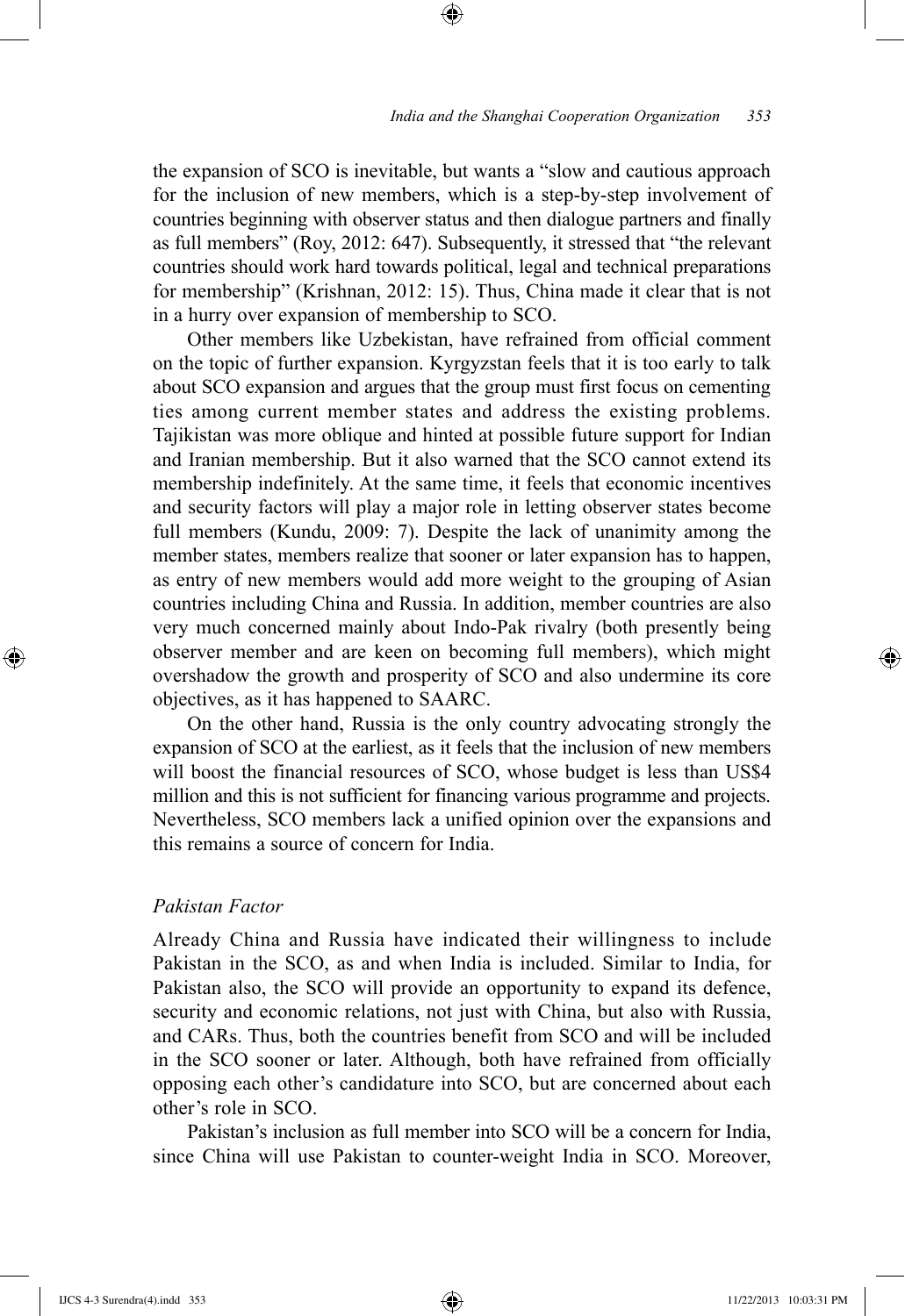China and Pakistan have a long standing relationship and the former has also given overwhelming support to Pakistan which has at times posed greater threat to India's interest. For instance, it is alleged that Beijing had a quasialliance with Islamabad in the developing of nuclear weapons and missile technology; China stood first in supplying military equipment to Pakistan and still remains the backbone of Pakistan defense capability; even during the imposition of U.S. sanctions on Pakistan for going nuclear (1998); and China became the leading arms supplier to Pakistan and continued to collaborate in personnel training, joint military exercises, intelligence sharing, and counterterrorism efforts (Naseer and Amin, 2011). Since the finalization of Indo-US civil nuclear agreement, China is also emphasizing on similar agreement between the two, despite knowing Pakistan as a proliferator of nuclear weapons technology, and further in 2006, it supplied 2000 megawatt nuclear power plant, bypassing Nuclear Suppliers Group (NSG) regulations despite China being member (Dutta, 2011: 135). In addition, China is not forthcoming in condemning the role of Pakistan in 26/11 Mumbai attacks (2008) and opposed UN efforts to sanction the extremist Pakistan based Lashkare-e-Taiba and its Chief, Hafiz Saeed (Khan, 2013: 69). Thus, China's all weather friendship with Pakistan and the latter's stronger engagement with SCO members will have implications on India's strategic interest in Central Asia and its role in SCO.

⊕

Apart from Pakistan enjoying the support of China, the former also enjoys the support of Russia and other member states like Islamabad helped Moscow in getting an observer status at the OIC, and Moscow reciprocated by helping Pakistan in getting similar status at SCO (Rizwan, 2006). At the same time, the bilateral ties of Pakistan with Russia and CARs states have intensified in the recent time with high level visits and cooperation in energy and economic sectors. Overall, Pakistan intends to acquire full membership to actively participate in the affairs of the region, benefit from the development of the transport and energy corridor, contribute to the preservation of peace and stability in the region and strengthen its relations with Russia, China, and Central Asia, Iran, and Afghanistan (Khan, 2013: 70). Thus, Pakistan's full membership into SCO is inevitable and India will be confronted with Pakistan, which has the backing of China and Russia and is well connected with Central Asian countries rather than India.

## *China Factor*

India's policy towards CARs is to a considerable extent determined also by the China and Pakistan factor. Over the years, both India and China have expanded its influence in the South, East, Central and West Asia region. However, India is confronted with the challenge of countering China's

⊕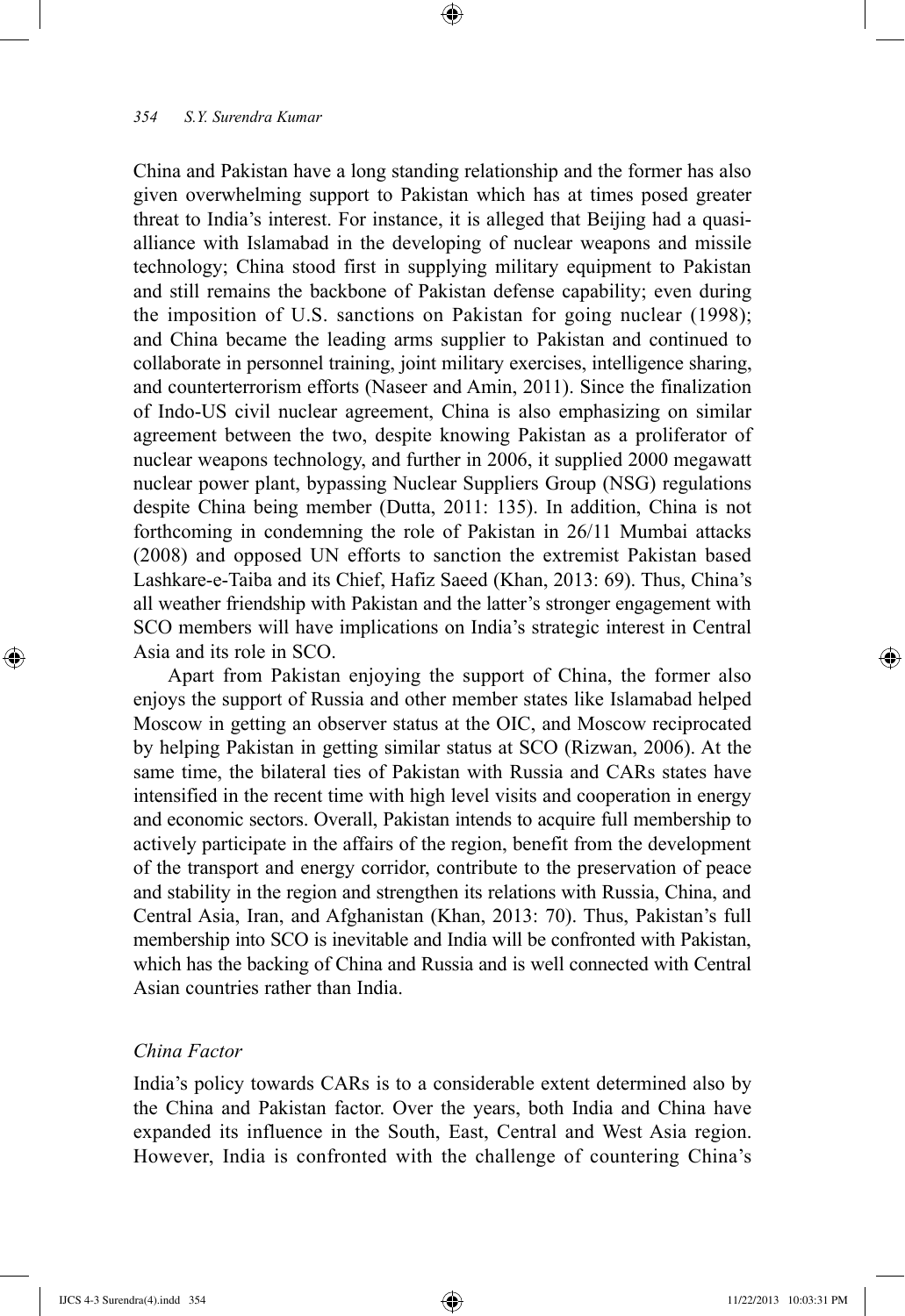growing influence in these regions, which has hindered India's growth. Thus, India will be confronted with the "China factor" in achieving its interest in CARs region. Although India and China seem to have shared security interests like checking Islamist fundamentalism or terror links in CAR, there will be clash of economic interests, linked mainly to the volume and reserves of energy resources that lie in Central Asia. Hence, it would be interesting to see to what extent China would accommodate India's economic and energy interest in CARs (Panda, 2013b). Moreover, China along with Russia was the co-founder of SCO and continues to dominate in SCO. Thus India will have to play the role of second fiddle to both the powers and India's effort to assert in this SCO will be limited. Interestingly, China is an observer member of SAARC and it is likely to seek SAARC membership in return for India's entry, which India can't avoid; as a result, India has to balance China in both SCO and SAARC.

⊕

Furthermore, India and China differs in their approach in CARs, which will have an impact on the working of SCO, like China focuses on multilateral cooperation in Central Asian Countries, however, India pays more attention to bilateral cooperation with Central Asian Countries. Subsequently, China is more concerned about US military presence in CARs, however, India in contrast is willing to have security relations and cooperation with the US and it does not oppose US presence in CA (Zhang and Saikia, 2005: 55). Thus, India will have to balance strong China in CARs and also achieve its interest in SCO. Overall, India stands to gain by becoming a full member of SCO. At the same time it will have to address the above mentioned concerns to strengthened its role in SCO and expand its influence in CARs.

#### **6. Possible US Engagement with SCO**

Over the decades, India-US relations have improved. However, India continues to be confronted with the problem of balancing its own strategic interest and US interest *vis-à-vis* many regions/countries like Indian Ocean region, Southeast Asia, South Asia, Middle East or countries like Iran, Myanmar, and so on. In this regard, the US and India have different perceptions on SCO. For instance, India unanimously perceives that it stands to benefit through engaging with SCO. On the other hand, the prevailing US perception on the SCO has been divided. Thus, India's full membership in SCO will have implication on Indo-US Strategic partnership.

The US is yet to evolve a consensus on its comprehensive engagement with SCO, since one school of thought argues that the main intention of SCO is to unite the CAR countries in an anti-US regional security organization (Germanovich, 2008: 21). Subsequently, there is justified fear that both Russia and China would work towards developing a Eurasian military grouping

⊕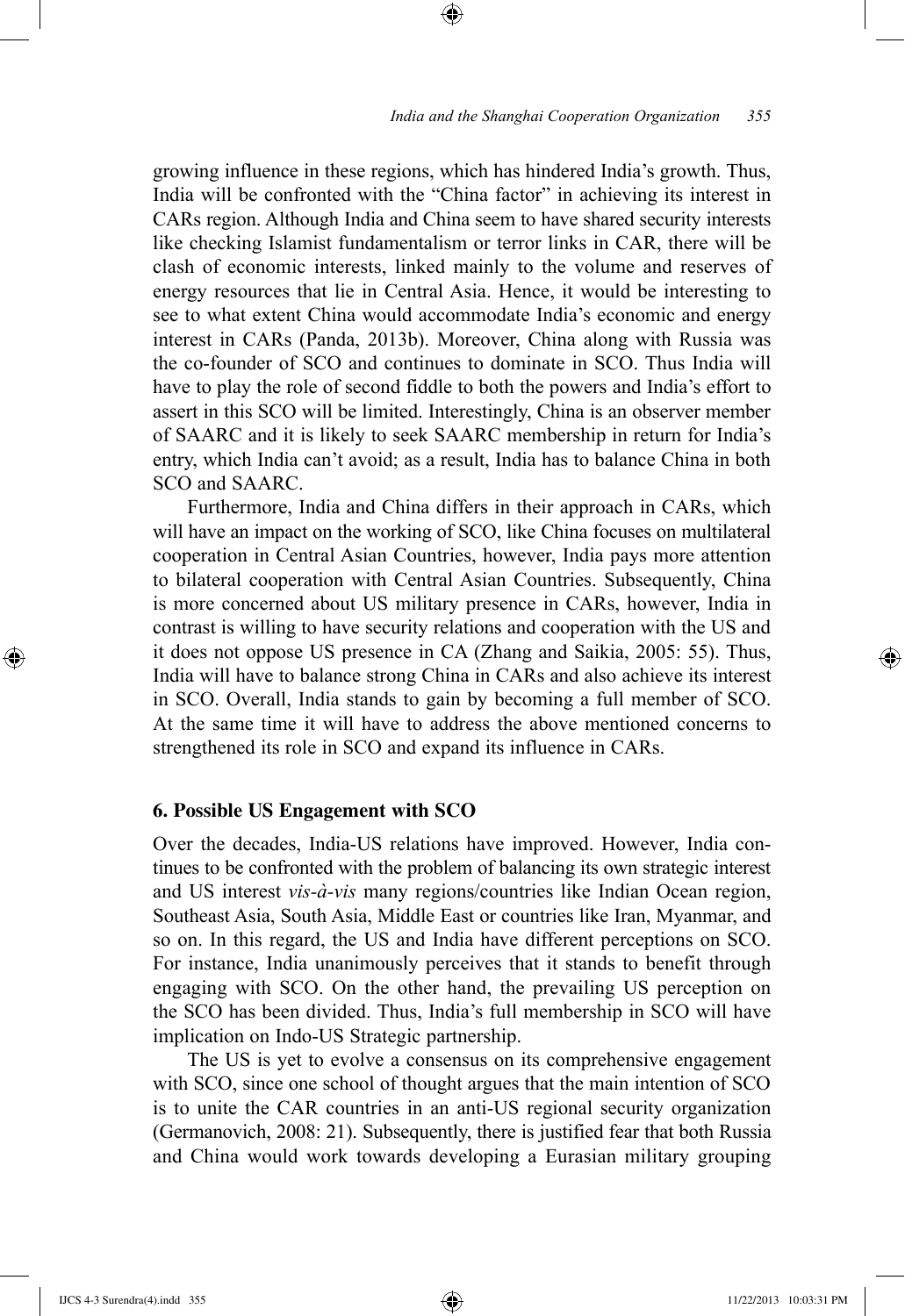within SCO as a counterweight to NATO. This argument was strengthened when US application for SCO observer status was rejected in 2005 (Kavalski, 2012: 1946). In contrary to this perception, the other perception is that SCO does not pose any major political, economic or military threat to US interest, as the forum has more factors that disintegrate than integrates. In this regard, Donald Rumsfeld, the US Defence Secretary argued that the SCO's Peace Mission 2005 and subsequent military exercise do not pose any threat to the US (*China Daily*, 2005).

⊕

The other interesting perception is that although SCO does not pose direct threat to the US, it is in the interest of the US to closely observe the activities of the SCO and seek cooperation with the organization. By engaging with SCO, the US can achieve its economic, political and military interest in CAR, i.e., moderating global prices via continued extraction of oil and gas in the region, ensuring pipeline security, promoting US and EU energy security through diversified suppliers and export routes; and supporting US private investment (Germanovich: 23). Moreover, the US interest in Afghanistan is hindered, as it was due to pressure from the SCO that the government of Uzbekistan insisted on US troops to close down Karshi-Khanabad Airbase (K2) in 2005. Thus, US interest will be better served through enhancing its engagement with SCO.

Although, US interest will be better served by engaging with SCO, rather than confronting, it would be of interest to see how the US will overcome the challenges with its formal engagement with SCO. Some of the possible challenges for the US includes: (a) The growing influence of joint powers of China and Russia in the Eurasian region. (b) Inclusion of new members like India, Pakistan, and Iran, which will strengthen the groupings. (c) The vast portion of arms transfers among these members like China-Pakistan, India-Russia and Iran- Russia and China. Subsequently, the scientific competencies, technological know-how and economic growth are promoting defence modernization among Russia, China, India and Pakistan. (d) US attempt to isolate Iran has been neutralized with the latter engagement with SCO members, as it has provided it with a much sources of import and export. Thus, US engagement with SCO will be successful, if it can address the above mentioned challenges. Nevertheless, the cooperation of both India and the US in SCO can achieve the key economic and energy interests and also help in neutralizing the joint powers of China and Russia in the Eurasian region.

In a nutshell, SCO has emerged as an important power centre in the era of multilateralism and is a mechanism for sustained regional cooperation in Central Asia, through discussion and agreements between member states. Subsequently, it is very well acknowledge that SCO is to a certain extent playing a pro-active role in providing peace, security and stability in the region and has the potential to form one of the first and most dynamic

⊕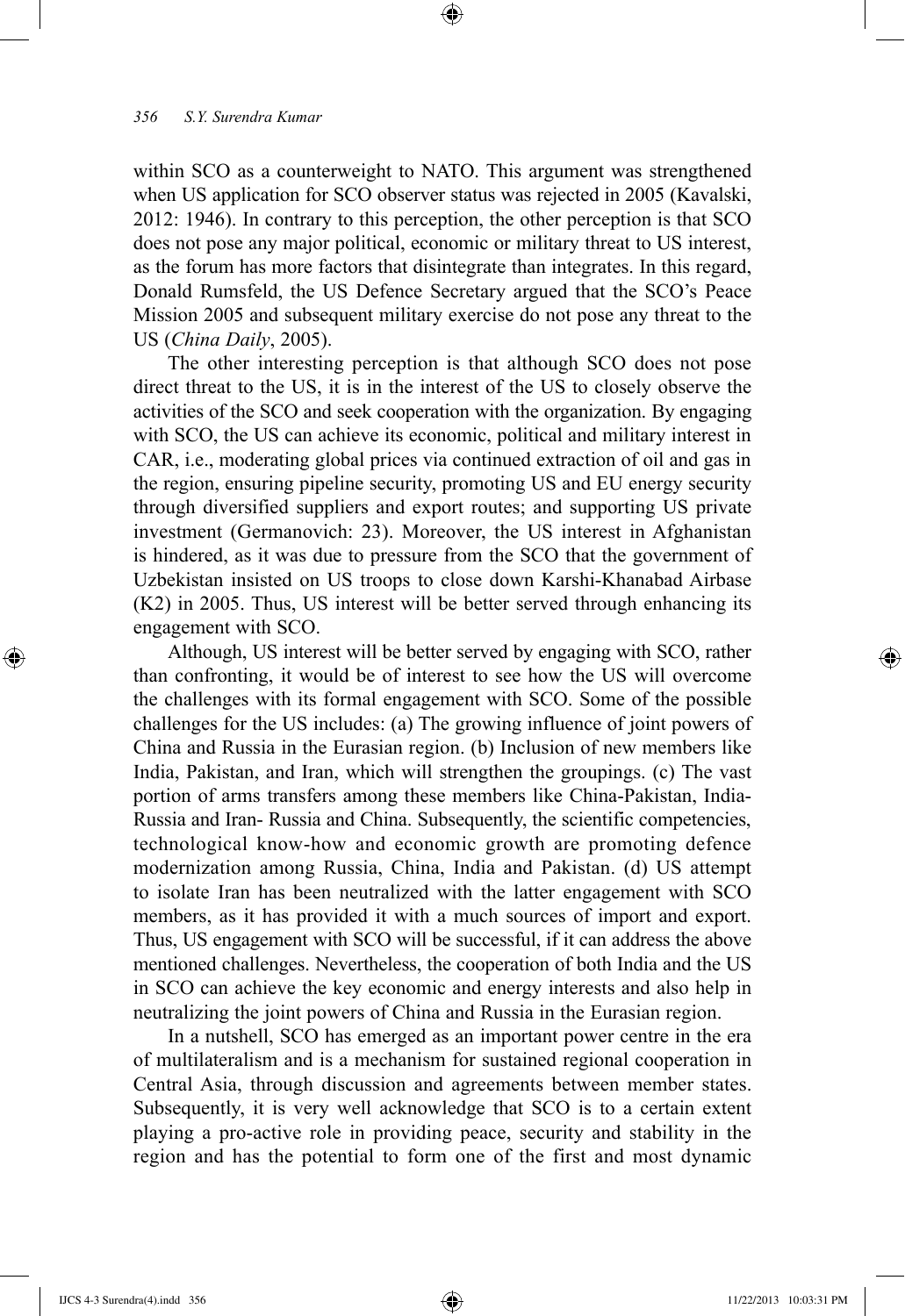networks for emerging nations in Asia, in which India can't stay isolated. Thus, it is in India's interests to seek permanent membership of this grouping to maximize its economic, energy and other strategic interests and also to promote and establish peace and security in the Eurasian region.

⊕

## **Notes**

- S.Y. Surendra Kumar is Assistant Professor at the Department of Political Science, Bangalore University, Bangalore, India. He has completed M.Phil. in South Asian Studies from School of International Studies, Jawaharlal Nehru University (JNU), New Delhi, where he is currently pursuing his Ph.D. He is recipient of Mahbubul-Haq Research Award (2008) on Non-Military Security Threats in South Asia, given by the Regional Center for Strategic Studies (Colombo) and Short Duration Fellowship (2010) on Forced Migration in South Asia, given by MCRG, Calcutta. He has co-edited a book (2009), *Security Challenges in the Asia Pacific Region: The Taiwan Factor*, and co-authored a book, *Understanding Suicide Terrorism in Sri Lanka and Bangladesh*. He has contributed more than 10 chapters in various edited books and published more than 20 research articles in leading national and international journals. His main research interests are South Asian security, Indian foreign policy with reference to US and China and non-traditional security threats. <*Email: surendrajnu@gmail.com*>
- 1. It involved 6,500 troops, 80 aircraft, a war game at the general staff level, troop movements across 10,000 kilometres and spectacular air and ground assault.
- 2. Statement made by Mr Sanjay Singh, Secretary (East) at the SCO Heads of Government Meeting in Bishkek , 5th December 2012. Available at *http://www. mea.gov.in/bilateral/documents.ht?dtl//20907/Statement+by+Mr+Sanjay+Singh+ Secretary+East+at+the+SCO+Heads+of+Government+Meeting+in+Bishkek*

## **References**

⊕

- Ambrosio, Thomas (2008), "Catching the 'Shanghai Spirit': How the Shanghai Cooperation Organization Promotes Authoritarian Norms in Central Asia", *Europe-Asia Studies*, Vol. 60, No. 8, pp. 1321-1344.
- Aris, Stephen (2009), "A New Model of Asian Regionalism: Does the Shanghai Cooperation Organization have more potential than ASEAN?", *Cambridge Review of International Affairs*, Vol. 22, No. 3, pp. 451-467.
- Aris, Stephen (2012), "The Response of the Shanghai Cooperation Organisation to the Crisis in Kyrgyzstan", *Civil Wars*, Vol. 14, No. 3, pp. 57-482.
- Arunova, Marianna (2011), "The Shanghai Cooperation Organization: (2001-2011): Tasks, Results, and Prospects", *Central Asia and the Caucasus*, Vol. 12, Issue 4, pp. 21-30.
- Baruah, Amit (2002), "India Lobbying for entry into Shanghai Group", *The Hindu*, 10th August, p. 14.
- Baruah, Amit (2003), "India, Tajikistan to set up JWG on counter-terrorism", *The Hindu*, 15th November, p. 12.

IJCS 4-3 Surendra(4).indd 357 11/22/2013 10:03:31 PM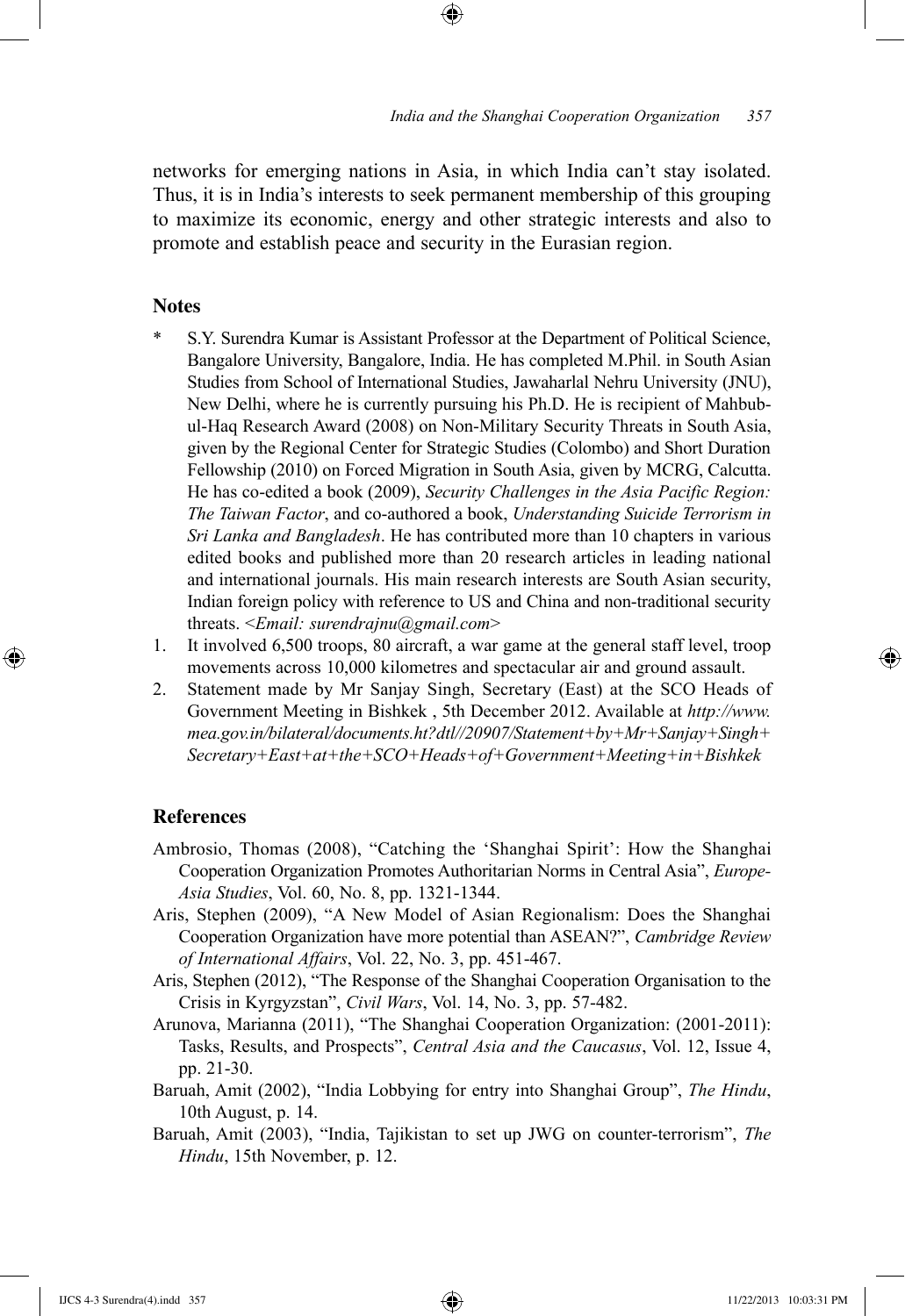Boland, Julie (2011), "Ten Years of SCO: A Lost Decade? A Partner for the US?", *Brooking Institutions Policy Paper*, 20th June, pp. 1-62.

⊕

- Chandra, Satish (2011), "India's Option in Afghanistan", *Strategic Analysis*, Vol. 35, No. 1, 1st January, pp. 125-127.
- Contessi, Nicola (2011), "Shanghai Cooperation Organization has Wind in its Sails", *Asia Pacific Bulletin*, No. 123, 19th July.
- Dutta, Sujit (2011), "China in SAARC? To what Effect?", *Strategic Analysis*, May, Vol. 35, No. 1, pp. 493-501.
- Germanovich, Genee (2008), "The Shanghai Cooperation Organization: A Threat to American Interests in Central Asia", *China and Eurasia Forum Quarterly*, Vol. 6, No. 1, pp. 19-38.
- Hansen, Flemming Splidsboel (2008), "The Shanghai Co-operation Organization", *Asian Affairs*, Vol. XXXIX, No. 1, pp. 119-229.
- Kaplan, Robert D. (2011), *Monsoon: The Indian Ocean and The Future of American Power*, New York: Randon House Trade.
- Kavalski, Emilian (2012), "Eurasian Regionalism: The SCO", *Europe-Asia Studies*, Vol. 64, No. 10, pp. 1945-1946.
- Khan, Zahid Ali (2013), "Pakistan and Shanghai Cooperation Organization", *IPRI Journal*, Vol. XIII, No. 1, Winter, pp. 57-76.
- Krishnan, Ananth (2012), "Observer Countries must work hard for SCO Membership, says China", *The Hindu*, 23rd May, p. 15.
- Kundu, Nivedita Das (2009), "India should give a closer look to the Shanghai Cooperation Organization", *Indian Council of World Affairs – Policy Brief*, May, pp. 1-10.
- Luzyanin, Sergey (2007), "Central Asia in Trilateral Cooperation: Regional Potential and Resources of SCO", *China Report*, Vol. 43, No. 2, pp. 237-243.
- Maksutov, Ruslan (2006), "The Shanghai Cooperation Organization: A Central Asian Perspective", a SIPRI Project Paper, August, pp. 1-29.
- Matveeva, Anna and Antonio Giustozzi (2008), "The SCO: A Regional Organization in the Making", *Crisis States Working Papers Series*, No. 2, September, pp. 1-30.
- Naseer, Rizwan and Musarat Amin (2011), "Sino-Pakistan Relations: A Natural Alliance against Common Threats", *Berkeley Journal of Social Sciences*, Vol. 1, No. 2, February, pp. 1-11
- Norling, Nicklas and Niklas Swanstrom (2007), "The Shanghai Cooperation Transition, Trade and the Roles of Iran, India and Pakistan", *Central Asian Survey*, Vol. 26, No. 3, pp. 429-444
- Panda, Jagannath P. (2013a), "India's New look at Central Asia Policy: A Strategic Review", in Laruelle, Marlene and Sebastien Peyrouse (eds), *Mapping Central Asia: Indian Perception and Strategies*, London: Ashgate, pp. 109-121.
- Panda, Jagannath P. (2013b), "Competing Realities in China–India Multilateral Discourse: Asia's Enduring Power Rivalry", *Journal of Contemporary China*. Available at *http://dx.doi.org/10.1080/10670564.2013.766386*
- Radyuhin, Vladimir (2012), "Becoming Full Member, India will Strengthen SCO: Krishna", *The Hindu*, 13th April, p. 12.

IJCS 4-3 Surendra(4).indd 358 11/22/2013 10:03:31 PM

⊕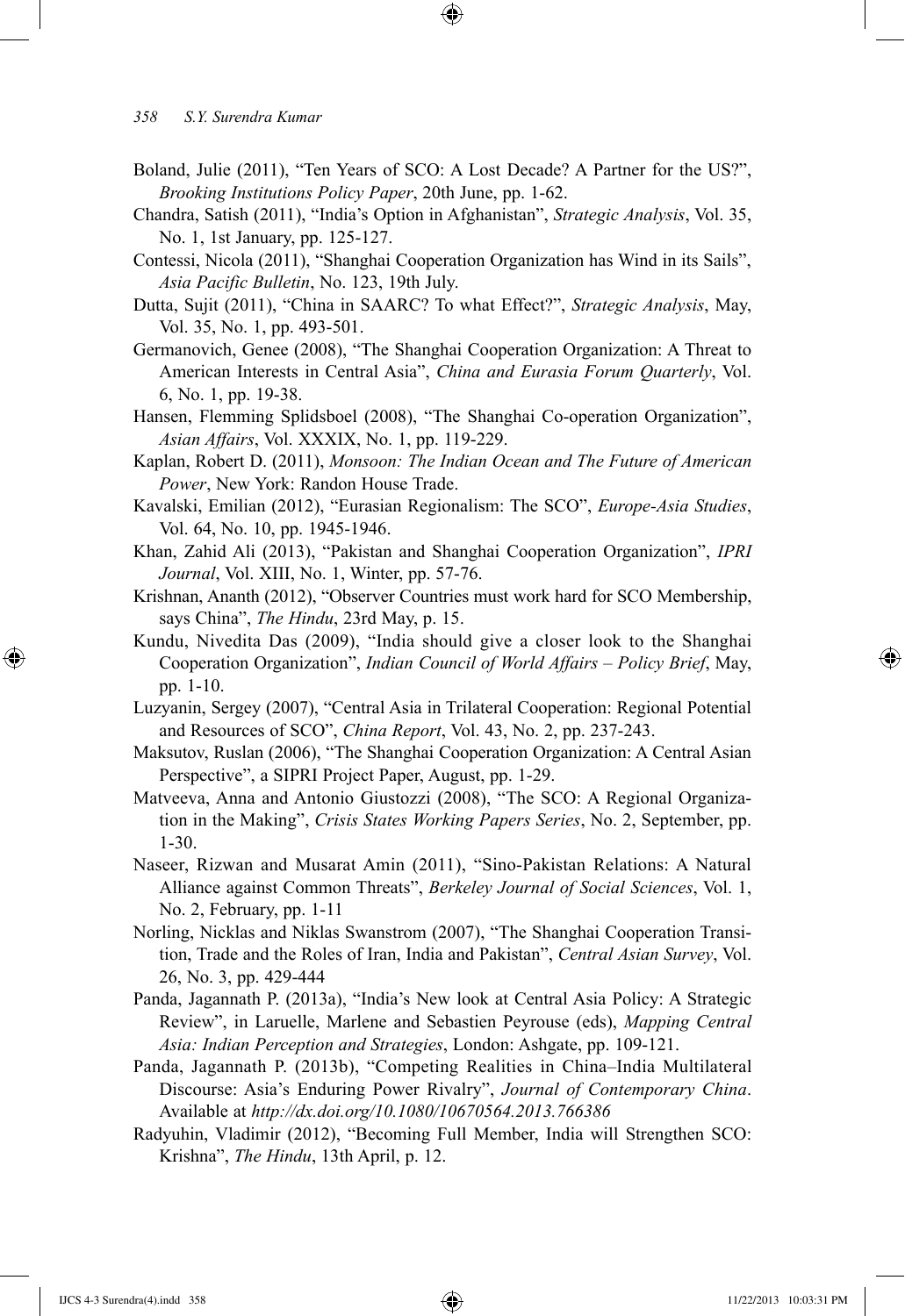Rothacher, Albrecht (2008), "Allying with an Evil Axis?", *The RUSI Journal*, Vol. 153, No. 1, pp. 68-73.

⊕

- Roy, Meena Singh (2010), "Role of the Shanghai Cooperation Organization in Afghanistan: Scope and Limitations", *Strategic Analysis*, Vol. 3, No. 4, pp. 545- 561
- Roy, Meena Singh (2012), "India's Option in the Shanghai Cooperation Organization", *Strategic Analysis*, July-August, Vol. 36, No. 4, pp. 645-650
- Ruggie, John Gerard (1993), *Multilateralism Matters: The Theory and Praxis of an Institutional Form*, New York: Columbia University Press.
- Sarma, Angira Sen (2013), "India's Membership of SCO: Present Scenario", *View Point*, Indian Council of World Affairs, 7th January, pp. 1-3.
- Starchak, Maxim (2011), "The Shanghai Cooperation Organization: Opportunities for Russia", *Central Asia and the Caucasus*, Vol. 12, Issue 2, pp. 126-135.
- Suleimenov, Ruslan (2009), "SCO-Important Forum to Find Solutions for Regional Security Challenges", *Kazinform*, 28th December. Available at *http://www.inform. kz/eng/article/2223613*
- Swanstrom, Niklas (2008), "Shanghai Cooperation Organization and the Aftermath of the Russian Invasion of Georgia", *China and Eurasia Forum Quarterly*, Vol. 6, No. 3. Available at *http://www.chinaeurasia.org/images/stories/isdp-cefq/CEFQ200808/ scoarg2008083-7.pdf*
- Tolipov, Farkhod (2006), "Multilateralism, Bilateralism, and Unilateralism in Fighting Terrorism in the SCO Area", *China And Eurasia Forum Quarterly*, Vol. 4, No. 2. Available at *http://www.silkroadstudies.org/new/docs/CEF/Quarterly/May\_2006/ Tolipov.pdf*
- Yuan, Jing-Dong (2010), "China's Role in Establishing and Building the Shanghai Cooperation Organization (SCO)", *Journal of Contemporary China*, Vol. 19, No. 6, pp. 855-869.
- Zeb, Rizwan (2006), "Pakistan and the Shanghai Cooperation Organization", *China and Eurasia Forum Quarterly*, Vol. 4, No. 4, pp. 51-60.
- Zhang, Guhong and Jaideep Saikia (2005), "India-China and the SCO", *AAKROSH*, Vol. 8, No. 26, pp. 43-59.
- "Chronicle of Main Events at SCO in 2008", 31st December 2008, Available at *http:// www.sectsco.org/EN/show.asp?id=66*
- "Rumsfeld: China-Russia drill no threat", *China Daily*, 25th November 2005. Available at *http://www.chinadaily.com.cn/english/doc/2005-08/25/content\_472093. htm*
- "SCO: 10 Years of Evolution and Impact", *The Hindu*, 14th June 2011, p. 14.

⊕